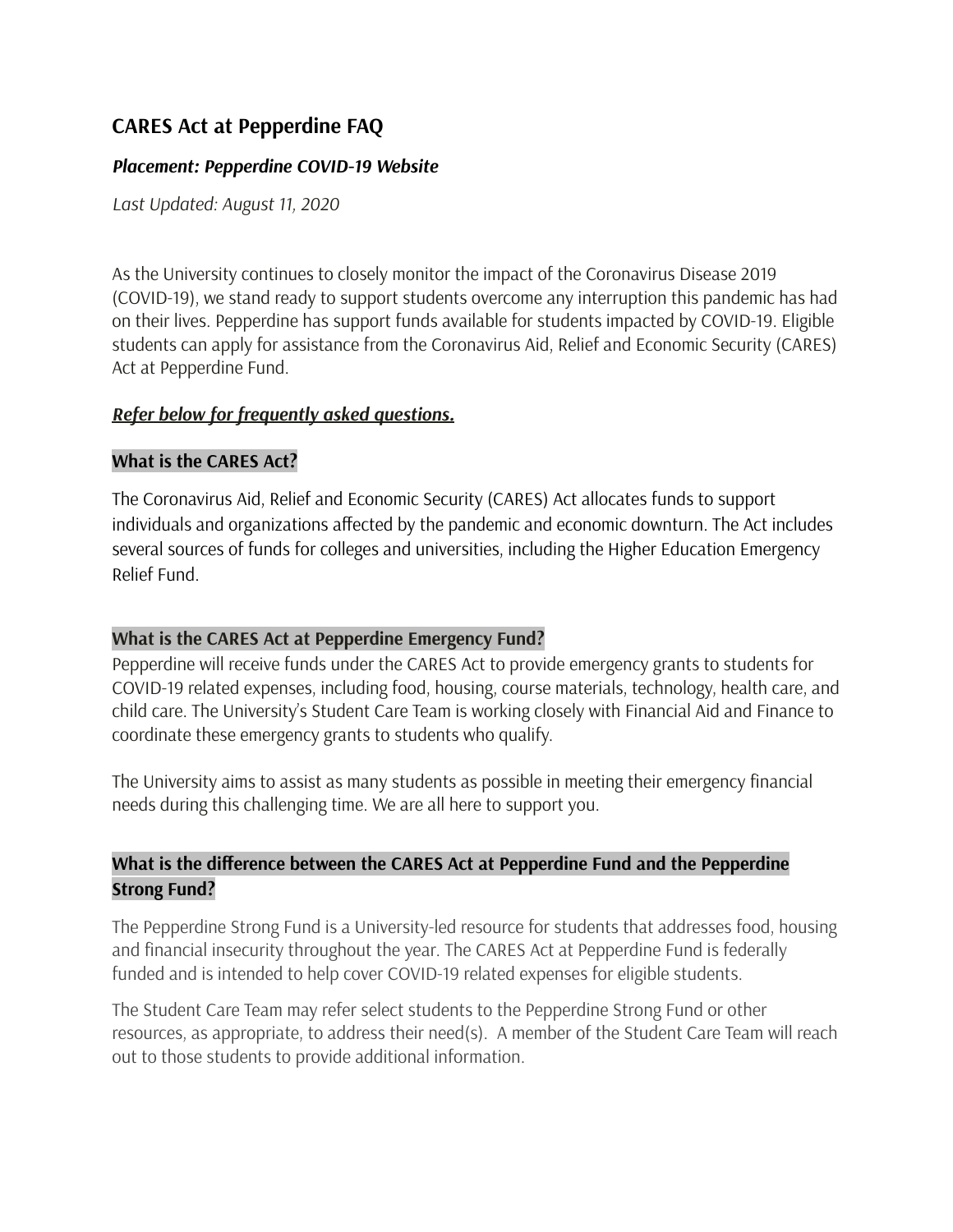## **Who is eligible to receive assistance from the CARES Act Fund? If I am eligible, how do I apply?**

On Tuesday, April 21, the U.S. [Department](https://www2.ed.gov/about/offices/list/ope/heerfstudentfaqs.pdf) of Education announced that it is limiting this funding to students who are eligible to receive federal financial aid (under Section 484 of the Higher Education Act) and are enrolled in a program that met on-campus prior to the transition to online classes due to COVID-19. Under these guidelines, international students and students enrolled exclusively in an online program are not eligible to receive funding. Note that new federal [guidance](https://www2.ed.gov/about/offices/list/ope/caresact.html) was issued on May 21, 2020 updating the eligibility requirements for CARES Act funding recipients.

Students were advised to complete the [application](https://docs.google.com/forms/d/e/1FAIpQLSd9MBFYwxyfv-s3YvDLFN8Tn3e2wP0G2gUtTJL4Yjm07B6s3A/viewform) for the CARES Act emergency assistance by May 31, 2020. The application identifies common costs that are eligible for emergency grant funding, including food, housing, course materials, technology, health care, and child care needs.

Newly admitted students, and current students facing a change in income and expected family contribution, should contact their respective **financial aid office**, contact information below:

#### **Seaver College**

| Website: | Seaver College of Letters, Arts, and Sciences |
|----------|-----------------------------------------------|
| Email:   | finaid2@pepperdine.edu                        |

#### **Caruso School of Law**

| Website: | Pepperdine University Caruso School of Law. |
|----------|---------------------------------------------|
| Email:   | lawfinaid@pepperdine.edu                    |

#### **Graziadio Business School**

| Website: | Graziadio Business School       |
|----------|---------------------------------|
| Email:   | pgbsfinancialaid@pepperdine.edu |

#### **Graduate School of Education and Psychology**

| Website: | Graduate School of Education and Psychology |
|----------|---------------------------------------------|
| Email:   | gsepfaid@pepperdine.edu                     |

#### **School of Public Policy**

| Website: | <b>School of Public Policy</b>     |
|----------|------------------------------------|
| Email:   | Christopher.J.Jones@pepperdine.edu |

#### **Are international students eligible for assistance?**

No. The U.S. [Department](https://www2.ed.gov/about/offices/list/ope/heerfstudentfaqs.pdf) of Education clarified on April 21, 2020 that the CARES Act Fund is not available to international students.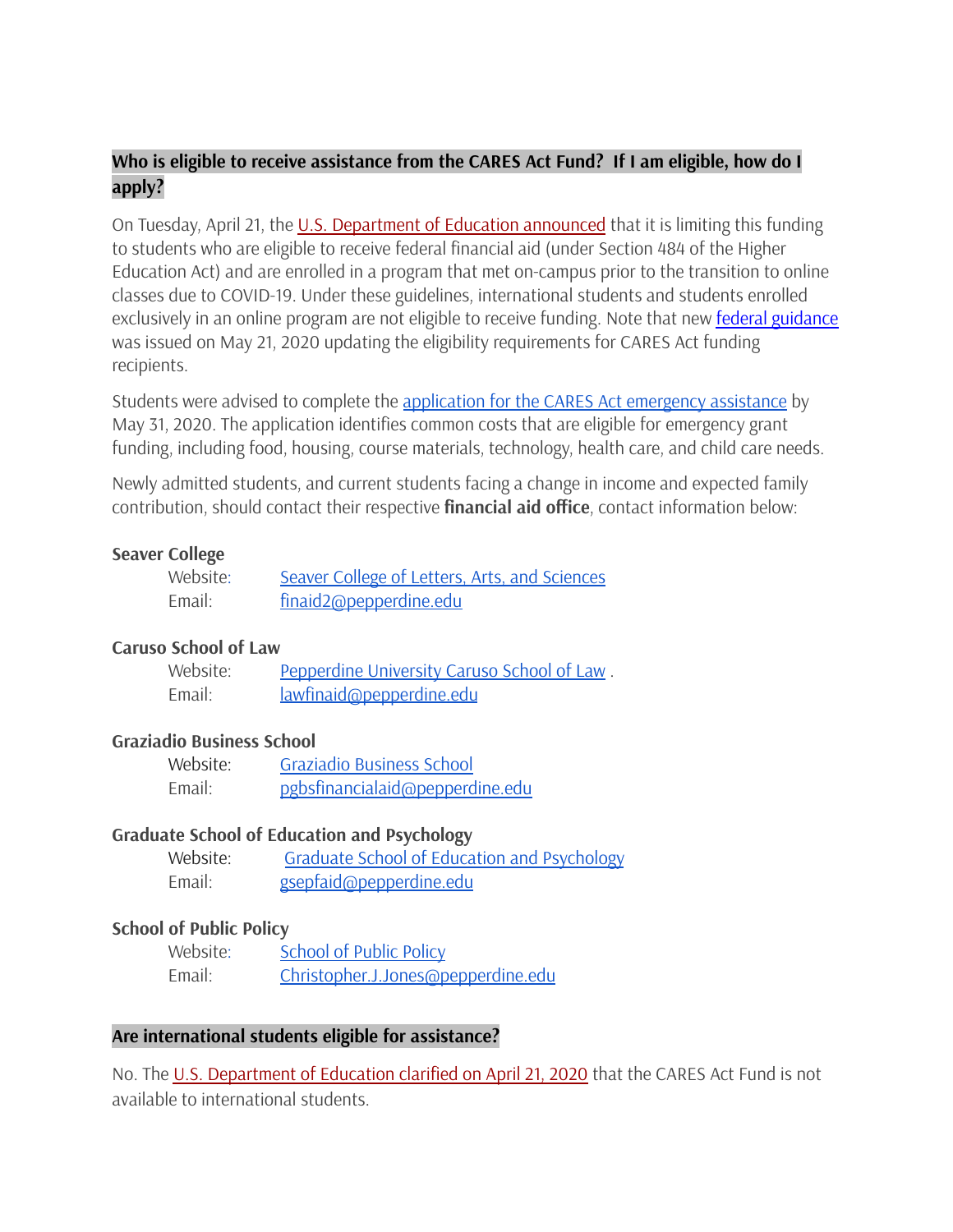### **What resources are available to international students?**

The Pepperdine Strong Fund is ready to assist international students who are experiencing financial distress due to unforeseen circumstances. Please reach out to the Student Care Team at [studentcareteam@pepperdine.edu](mailto:studentcareteam@pepperdine.du) to complete the process for requesting assistance.

### **Are students enrolled exclusively in online programs eligible for assistance under the CARES Act?**

No. The [Department](https://www2.ed.gov/about/offices/list/ope/heerfstudentfaqs.pdf) of Education clarified on April 21, 2020 that the CARES Act Fund is not available to students enrolled exclusively in online programs prior to Pepperdine's transition to remote learning on March 13th, 2020 at this time.

### **What resources are available to students enrolled in exclusively online programs?**

The Pepperdine Strong Fund and other student emergency fund resources will be considered to support online students who are experiencing financial distress due to unforeseen circumstances. Please note that the allocated cash aid from these resources may vary on a case-by-case basis. If you applied for CARES Act funding, your information was forwarded to the Student Care Team staff. They will reach out to students as soon as possible.

If you are a financial aid recipient with remaining loan eligibility, you may also wish to consider that option. Private financing may also be available. Please refer to your respective Financial Aid Office for more information.

### **Is there a deadline to apply for CARES Act at Pepperdine Funds?**

### **Yes, the CARES Act application was open from May 1 to May 31 and is currently closed.**

The University understands that students are experiencing challenges during this time, and has reserved a portion of the CARES Act funding for the Fall 2020 semester. If you have experienced unforeseen emergency expenses related to the disruption of campus operations due to COVID-19, please contact the **[Student](mailto:studentcareteam@pepperdine.edu) Care Team** as soon as possible. The remaining CARES Act funds are limited. The University is here to support you during this challenging time.

### **What time period do the emergency CARES Act at Pepperdine funds cover?**

The emergency CARES Act at Pepperdine funds are for expenses related to COVID-19 from March 13, 2020, the date the president declared a national emergency, through May 31, 2020.

### **I missed the deadline, may I still apply?**

The application process is currently closed. The University understands that students are experiencing challenges during this time, and has reserved a portion of the CARES Act funding for the Fall semester. If you have experienced unforeseen emergency expenses related to the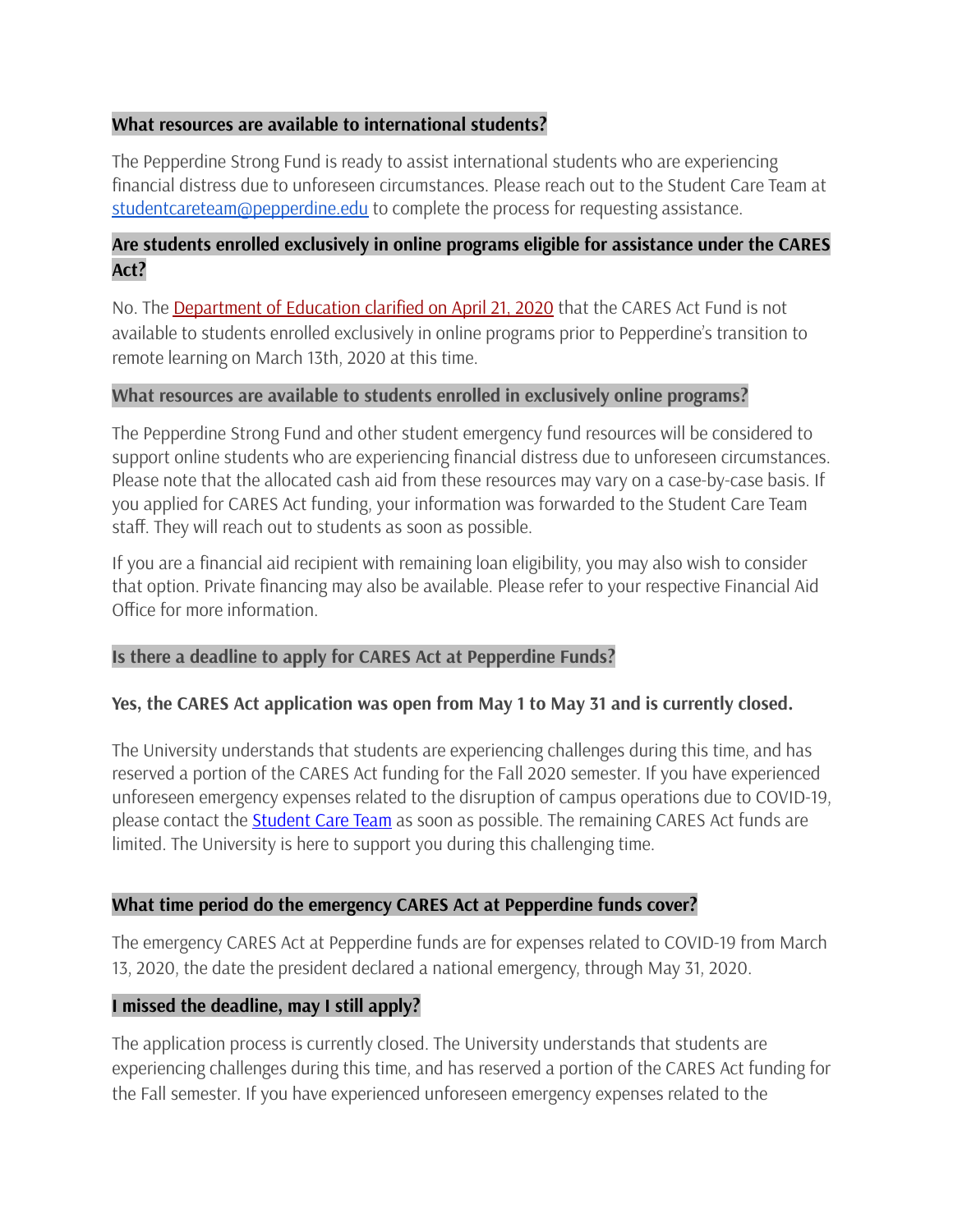disruption of campus operations due to COVID-19, please contact the **[Student](mailto:studentcareteam@pepperdine.edu) Care Team** as soon as possible. The remaining CARES Act funds are limited. The University is here to support you during this challenging time.

## **If I receive CARES Act funding, will it negatively impact my existing financial aid package?**

No. Funding from the CARES Act Pepperdine fund **will not impact** a student's financial aid package since CARES Act funding is not categorized as financial aid.

### **How much funding will I receive?**

The amount of funding will depend on your specific financial circumstances, and will vary on a case-by-case basis

## **Will I receive the total amount of CARES Act funds that I requested?**

In an effort to issue funds widely to students impacted by COVID-19, disbursements were based on a case-by-case basis and may not cover the total amount requested.

## **When will I receive my funding?**

We are currently reviewing completed applications and will fund eligible students as quickly as possible. Due to the high volume of applications we are receiving, we cannot reliably provide the exact timing for funding disbursement. You can help expedite funding disbursement by responding to all requests for clarification and documentation as quickly as possible.

## **How will I receive my funds?**

If funding is approved, the grant funds will be disbursed to you via a digital disbursement process, with all communication routed through your Pepperdine email. Specifically, the student will receive a notification email informing them that Pepperdine University has paid them. Within the email, the recipient will need to accept the payment and direct it to the account of their choosing. Once the funds have been electronically accepted, funds will be available in the account of the recipient in 2-3 business days.

Please note, CARES Act grant funds are not a discount on tuition. Disbursements from this fund will not be applied to an outstanding balance on your student account.

## **Are the funds taxable?**

The **IRS has [announced](https://www.irs.gov/newsroom/faqs-higher-education-emergency-relief-fund-and-emergency-financial-aid-grants-under-the-cares-act)** that emergency grants to students are nontaxable.

## **Will there be CARES Act funds in 2020-2021?**

Pepperdine University will reserve a portion of the CARES Act funding for the 2020-2021 year as it is currently unknown how long we will be impacted by the coronavirus.